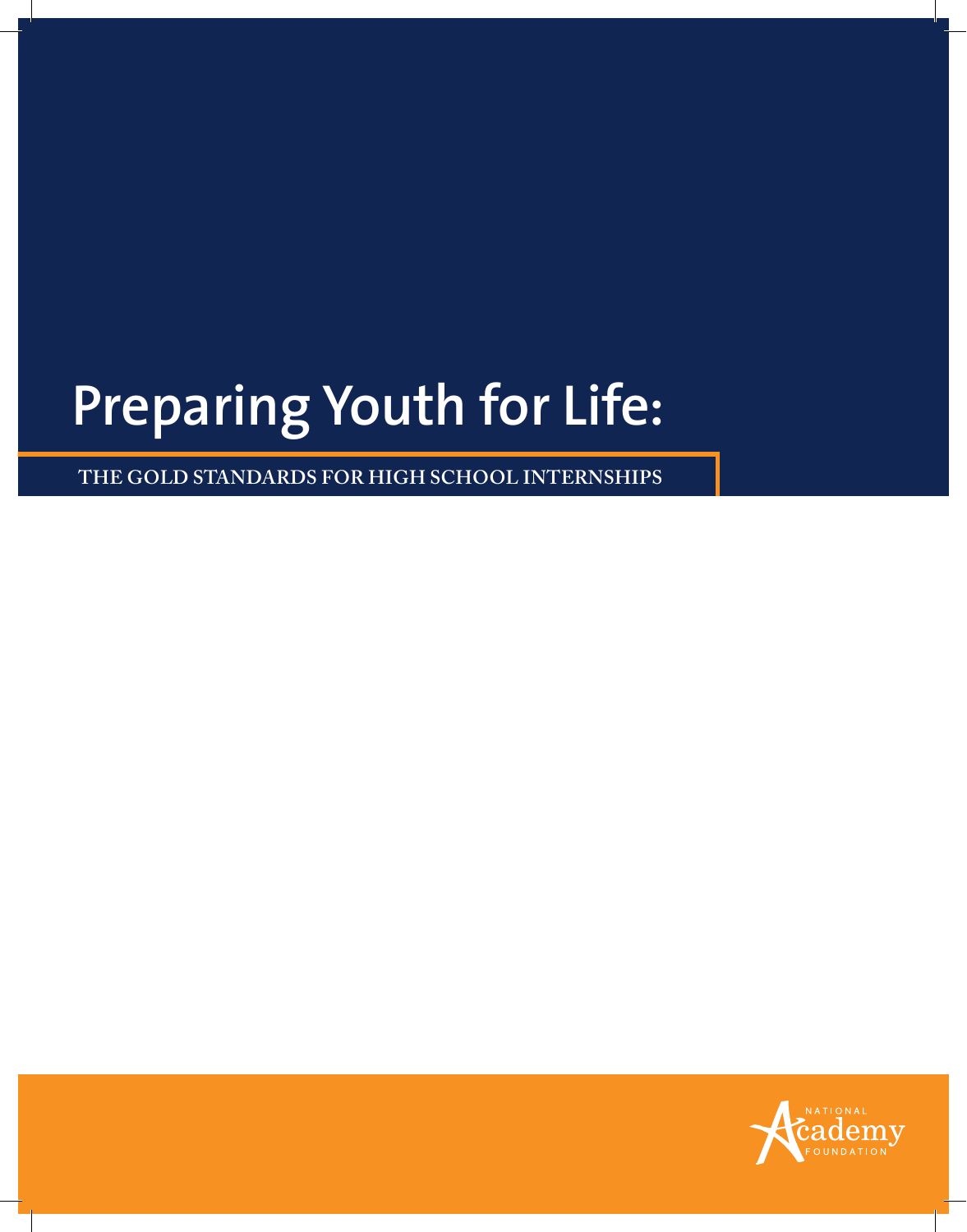# **Table of Contents**

| Ъ.   | <b>Introduction and Overview</b>                                                           | 3  |
|------|--------------------------------------------------------------------------------------------|----|
|      | Introduction from JD Hoye President, National Academy Foundation                           | 3  |
|      | Members of the Career Academy and Internship Task Force                                    | 3  |
|      | Overview: Preparing Youth for Life – The Gold Standards for High School Internships        | 4  |
|      | A Continuum of Work-Based Learning                                                         | 5  |
| Ш.   | The Gold Standards for High School Internships                                             | 6  |
|      | Summary: The Gold Standards for High School Internships                                    | 6  |
|      | In Practice: The Gold Standards for High School Internships                                |    |
|      | Benefits for Youth                                                                         |    |
|      | Benefits for School Personnel and Partners                                                 | 8  |
|      | <b>Benefits for Employers</b>                                                              | 8  |
| III. | Strategic Next Steps for Achieving the Gold Standards for High School Internships          | 9  |
|      | Policies that Sustain High Quality Internships                                             | 9  |
|      | <b>Employer Metrics</b>                                                                    | 10 |
|      | Appendix A:                                                                                |    |
|      | The Gold Standards for High School Internships Support Results for Internship Participants | 11 |
|      | Appendix B:                                                                                |    |
|      | Stakeholders Achieve the Standards for High School Internships by Working Together         | 11 |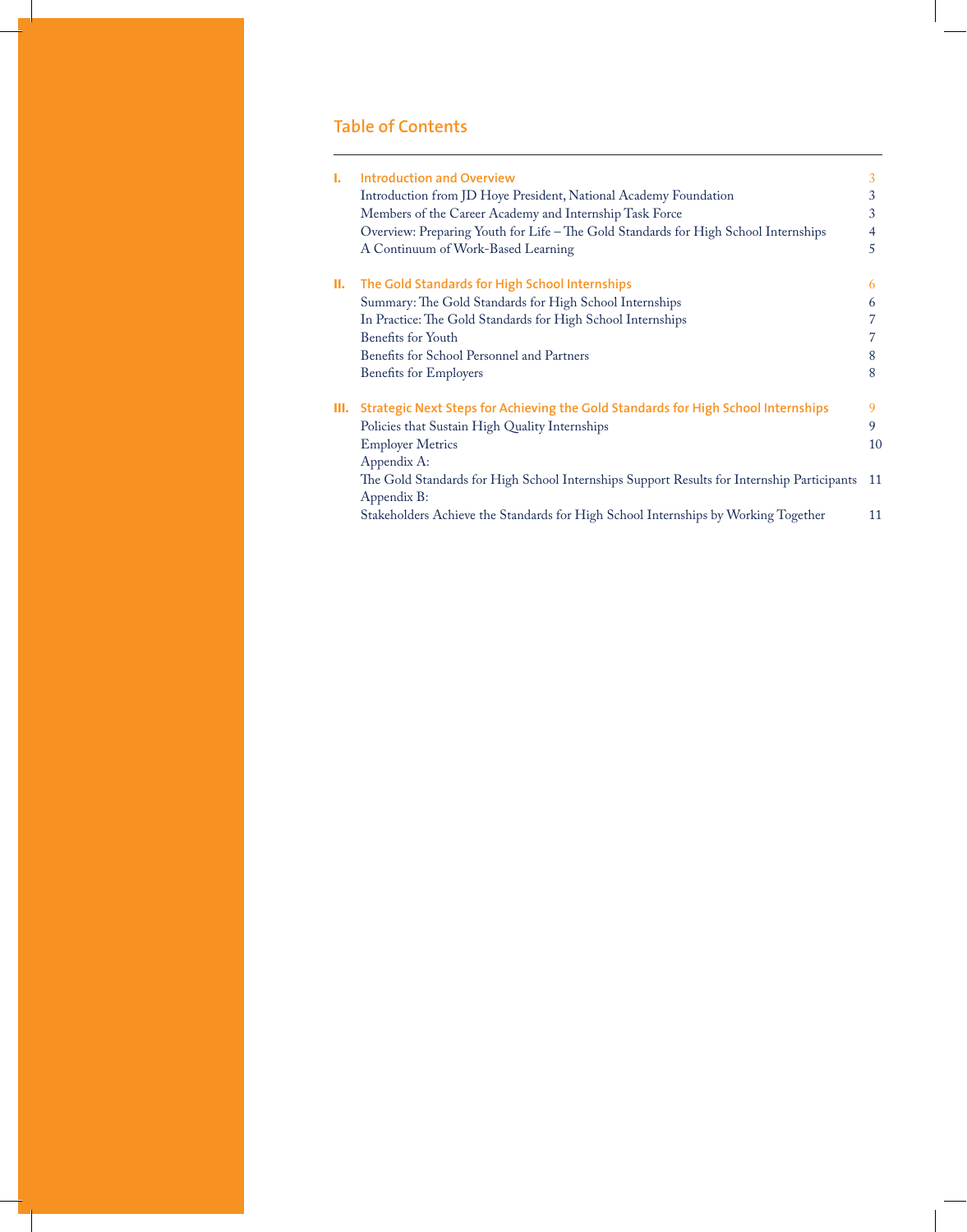# **I. Introduction & Overview**

# **Introduction from JD Hoye President, National Academy Foundation**

The National Academy Foundation (NAF) has worked for a quarter century to raise the standard of academic and financial achievement among young people—especially among underperforming students. Each year, we serve over 50,000 students in approximately 500 NAF Career Academies in 41 states and the District of Columbia.We have long advocated for the value of work-based learning opportunities that are essential to helping youth succeed as adults in the world of work and beyond.

High school internships are just one component of a continuum of work-based learning experiences; if properly designed and implemented, they can be the pinnacle of years of carefully planned learning opportunities that bring together key workplace lessons. NAF believes that agreed-upon standards for high school internships will clarify expectations that youth, school personnel and partners, and employers should have when creating, implementing and evaluating internship experiences.

This document lays out a vision for high school internships to drive discussions about how to achieve this vision. NAF is grateful to the Career Academy and Internship Task Force members who shared their expertise and framed this information, employers who participated in focus group sessions and for the generous support of the James Irvine Foundation.We look forward to continued discussion and the implementation of strategies that result in stronger individuals and a stronger workforce.

# **Members of the Career Academy and Internship Task Force**

**BETSY BRAND** - American Youth Policy Forum **Cheryl Carrier** - Ford Motor Company Fund, Ford PAS **Svetlana Darche** - WestEd **Charles Dayton** - University of California, Berkeley **Peggy Funkhouser** - Los Angeles Education Partnership **Kimberly Green** - National Association of State Directors of Career and Technical Education Consortium **Gary Hoachlander** - ConnectEd **Stacy Holland** - Philadelphia Youth Network **JD Hoye** - National Academy Foundation PENNI HUDIS - ConnectEd **Susan Katzman** - National Career Academy Coalition **James Kemple** - Research Alliance for New York City Schools **Martin Nock** - Communities In Schools of Philadelphia **LISA NUTTER** - Philadelphia Academies, Inc. **Kathy Oliver** - Maryland State Department of Education **David Rattray** - Los Angeles Area Chamber of Commerce & UNITE-LA **Karen Shores** - California Department of Education **Laura Shubilla** - Philadelphia Youth Network **Anne Stanton** - James Irvine Foundation **Adria Steinberg** - Jobs for the Future **David Stern** - University of California, Berkeley **Anne Stom** - U.S. Department of Labor **Neil Sullivan** - Boston Private Industry Council **Steve Trippe** - New Ways to Work **Mary Visher** - MDRC

# **Task Force Support**

**Deanna Hanson** - National Academy Foundation **Charlie Katz** - National Academy Foundation **Timothy Lemberger** - National Academy Foundation PATTI SMITH - National Academy Foundation **William Taylor** - National Academy Foundation **Cassandra W. Jones** - Next Step Associates, LLC JANALEE JORDAN-MELDRUM - Collaborative Communications Group **Melanie Kadlic Meren** - Collaborative Communications Group **David Moore** - Collaborative Communications Group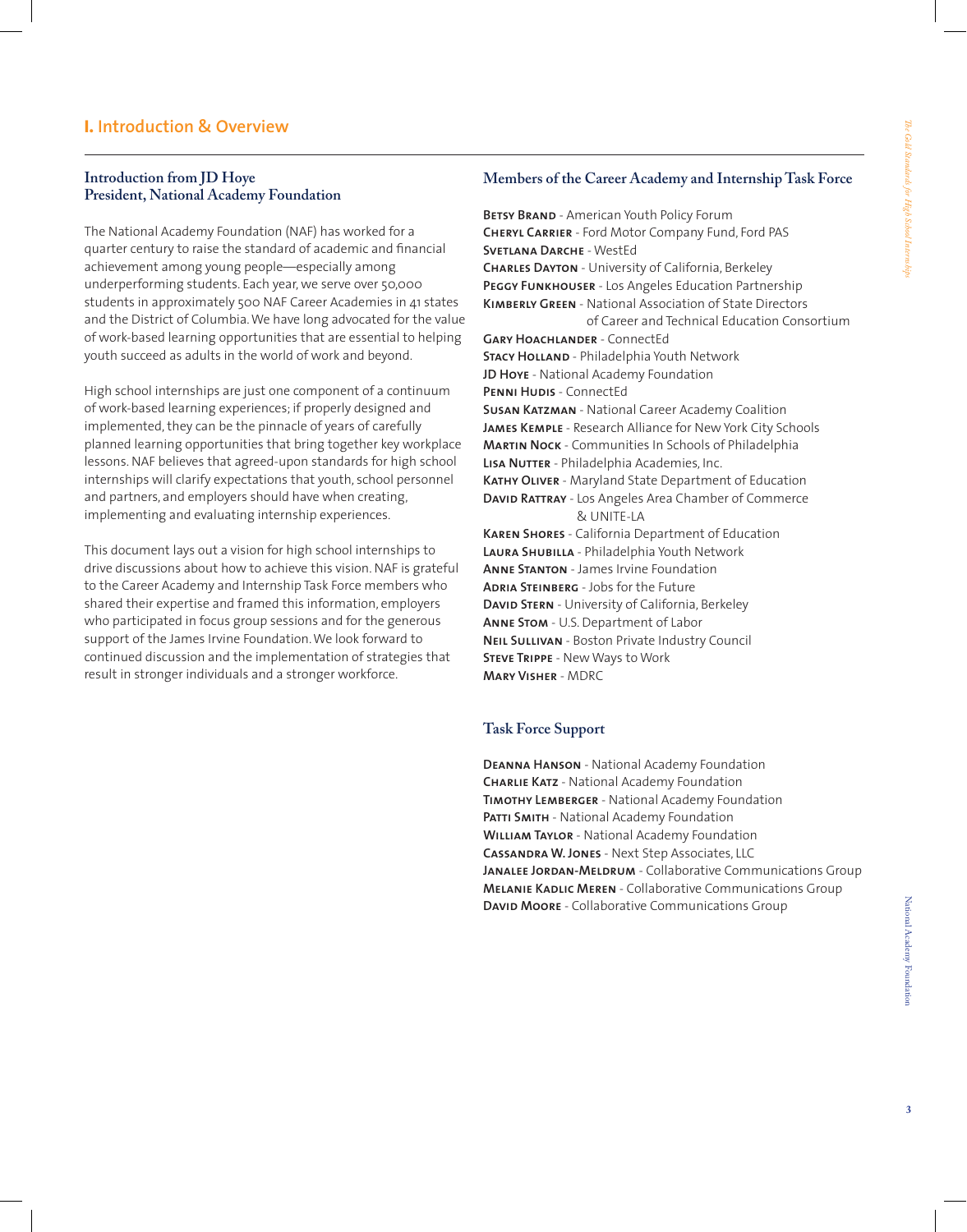# **Overview: Preparing Youth for Life – The Gold Standards for High School Internships**

Now more than ever, stakeholders as disparate as youth, schools, employers, and communities understand the importance of a labor force ready to successfully navigate the global economy. At an individual level, workers have specific skill requirements in order to obtain stable employment that gives them a sense of achievement and purpose in their lives. Employers must have skilled, innovative, and reliable workers to keep America competitive in world markets, to serve local communities, and to ensure our common future. Schools understand the need to prepare youth for success in college *and* careers.

Employers from companies of all sizes contribute substantial time and resources to support career academies by serving as curriculum advisors, providing compensated internships and work-based learning opportunities for students, advising and mentoring youth, exposing them to career fields, and encouraging them to pursue postsecondary education. These contributions from employers and school partners provide needed resources to career academies and schools and improve the quality of education for youth. High school internships, particularly those that are compensated, are an essential component of workforce preparation. Internships introduce youth to the habits and value of compensated work, while making connections between academic learning and its real-world application.

While we knew much about the best practices of work-based learning, especially high school internships, there were no clear and measurable standards to ensure that young people receive the experiences that will most benefit America's workforce. Furthermore, we recognized that many youth do not have access to the supports necessary to prepare them for successful careers, especially where parents and family members are not skilled in navigating corporate America.

The time has come to make use of the 25 years of rich research and practice about work-based learning strategies to create a set of standards and provide guidance for their implementation. In particular, we need standards that will ensure that internships help all young people learn the career skills that they need to succeed in the 21st Century.

NAF has convened the nation's experts in work-based learning on a task force to develop a set of standards for high school internships that will detail the outcomes that youth, schools and employers should expect from these learning experiences. This group also addressed policy recommendations.

The standards in this document are based on established effective policies and best practices concerning high school internships. The task force believes that with policies and practices clearly defined, the standards can detail what youth, school personnel, and employers should experience as a result of high quality internships. The standards offer components that, when

implemented with fidelity, will produce expected outcomes from high quality internship experiences.

This document serves to identify a set of "gold standards" for high school internships, and to offer strategies for achieving this vision. This tool is intended to be used to determine strategies for the creation and implementation of the standards in order to serve youth, schools and employers, as well as offering a platform for dialogue and exchange about what really works in classrooms and places of business.

NAF is interested in further leveraging the work of partners and working together to create and sustain a platform that will help us to implement the Internship Gold Standards and to:

- 1. Develop tools such as program guides for students, teachers, internship providers, and others that will offer detailed instruction on how to establish meaningful internship opportunities for high school students. The tools will leverage programs that have been developed by industry partners and the expertise of the NAF network
- 2. Partner with industry leaders to create tools to measure the effectiveness of student internship experiences
- 3. Connect businesses and local high schools to develop internship opportunities and strengthen local communities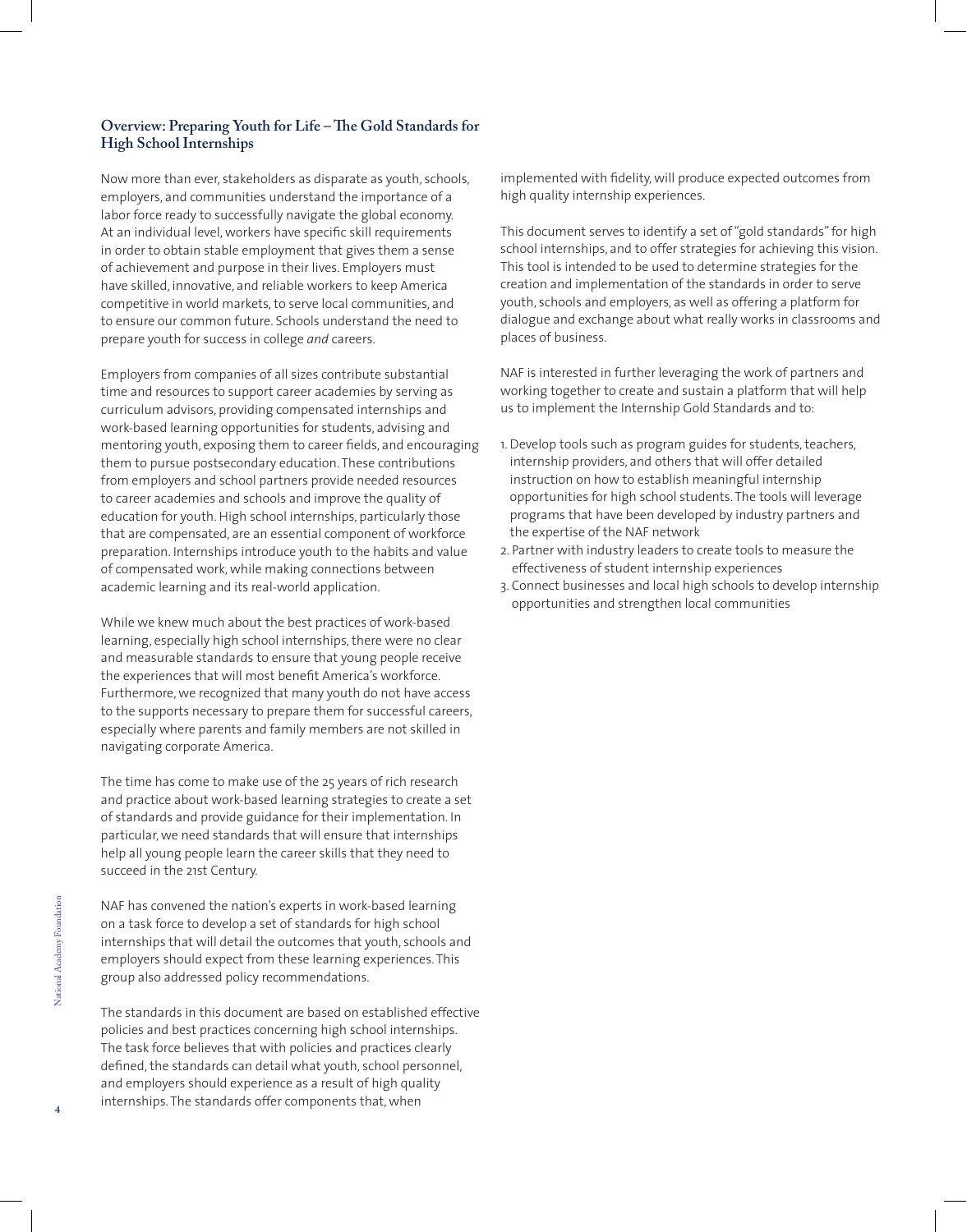# **A Continuum of Work-Based Learning**

The gold standards for high school internships are a part of a continuum of work-based learning that includes career awareness, exploration and preparation activities, as represented below:1



# **Prepare, Do, Reflect**

 $\overline{5}$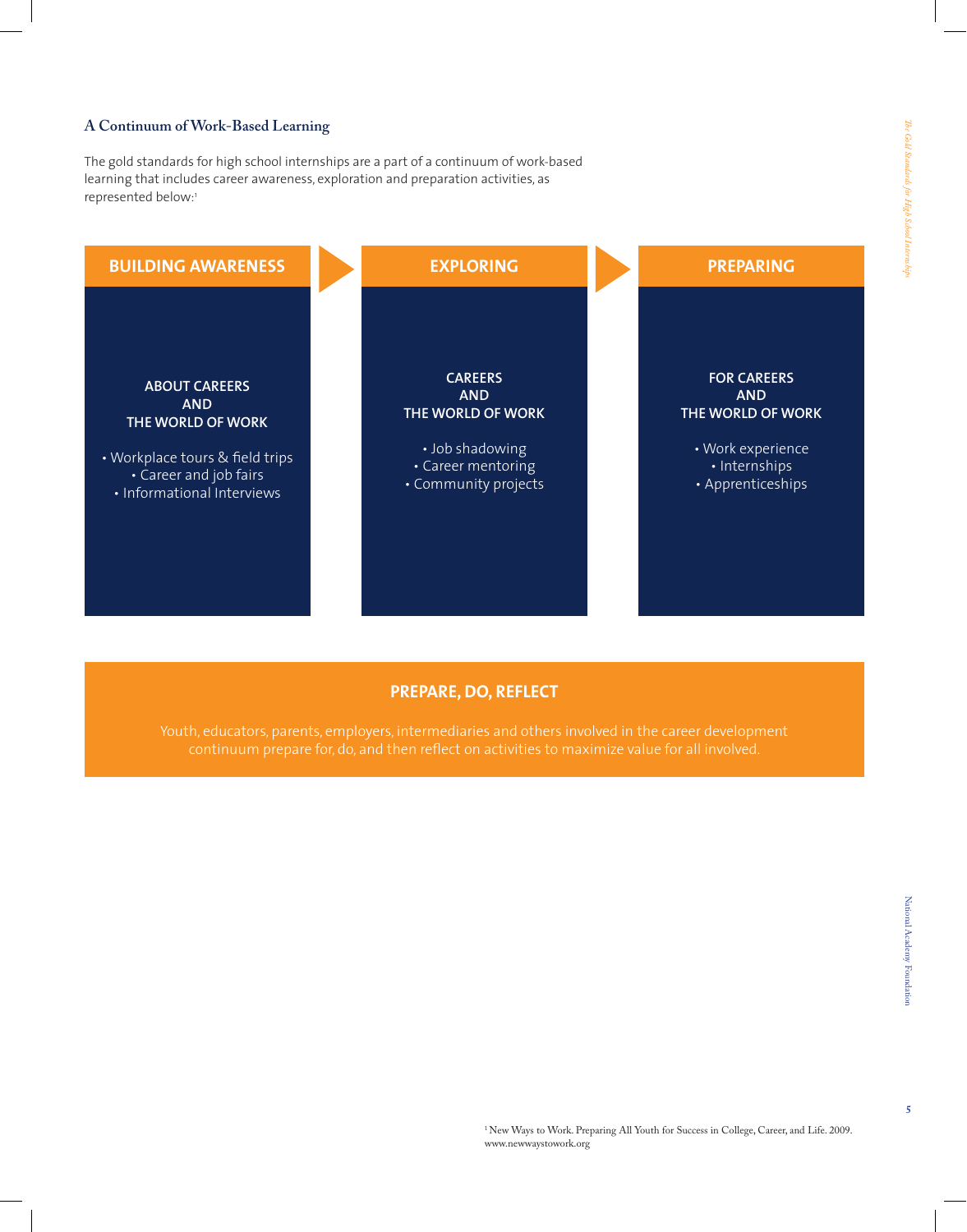#### **Summary:**

Service providers across America offer a variety of programs and approaches to high school internships. These experiences reflect local employer offerings and needs and youth interests.

There are key practices that exist to ensure a high quality internship, while preserving the flexibility that allows the internship to respond to the company's and student's needs. Following are the standards to which all stakeholders in the high school internship experience should aspire to reach.

#### **In Practice:**

**Standard 1 Internships are part of a continuum of work-based learning**

*Internships exist within a developmental learning framework as the culmination of this continuum.*

High quality high school internships are informed by previous student activities that include:

- Opportunities to acquire career skills and investigate fields of interest related to the intern's career and college goals
- Career preparation that links the internship experience to the skills and attributes needed to enter and succeed in the world of work and college

#### **Standard 2 Internships are compensated**

*Youth are compensated for internship experiences that occur through school-based and community/worksite enterprises. Compensation may include a salary, payment for college credit or other appropriate solutions.*

- Youth receive compensation for their work in a manner that rewards them for their efforts, thereby mirroring the real-world work place; this compensation also holds employers accountable for developing meaningful, structured learning experiences
- Internship providers comply with all components of the Fair Labor Standards Act

#### **Standard 3 Internships drive education equity**

*High schools aim to achieve excellence (high student achievement) and equity (opportunity and success for each and every student). Youth today need internships as a part of a high quality education that equips them with the knowledge and skills to achieve their full intellectual and social potential.*

*Ensuring that the internship experience is available for all students, and that appropriate supports are built into the experience, allows all students to be successful in this endeavor.* 

#### **Standard 4**

**INTERNSHIPS ARE BASED ON IDENTIFIED YOUTH INTERESTS and learning objectives**

*Internships and their objectives are stated in youth-centered, written, individual learning plans, differentiated for youth skill levels, and are based on work-based learning research and employer-defined work readiness skills needed for success. The continuum of experiences and learning for youth include interest surveys, mentoring and career exploration experiences to allow the internship to be aligned to a young person's interests.*

#### **Standard 5**

# **Internship experiences align with academic learning**

*Internships complement and support core competencies and academic requirements and are included as part of course curriculum.* 

- Internship and academic learning objectives align
- Curriculum is developed to incorporate learning from internships and 21st Century skills
- Internships provide an avenue to college and career opportunities for youth who would otherwise not consider these options

# **Standard 6 Internships produce valuable work that furthers employers' organizational goals**

*Interns support the goals and efforts of the host organization.* 

*Internships help employers to develop their future workforce while creating long-term, sustainable partnerships that link the education of youth with the bottom line for businesses.*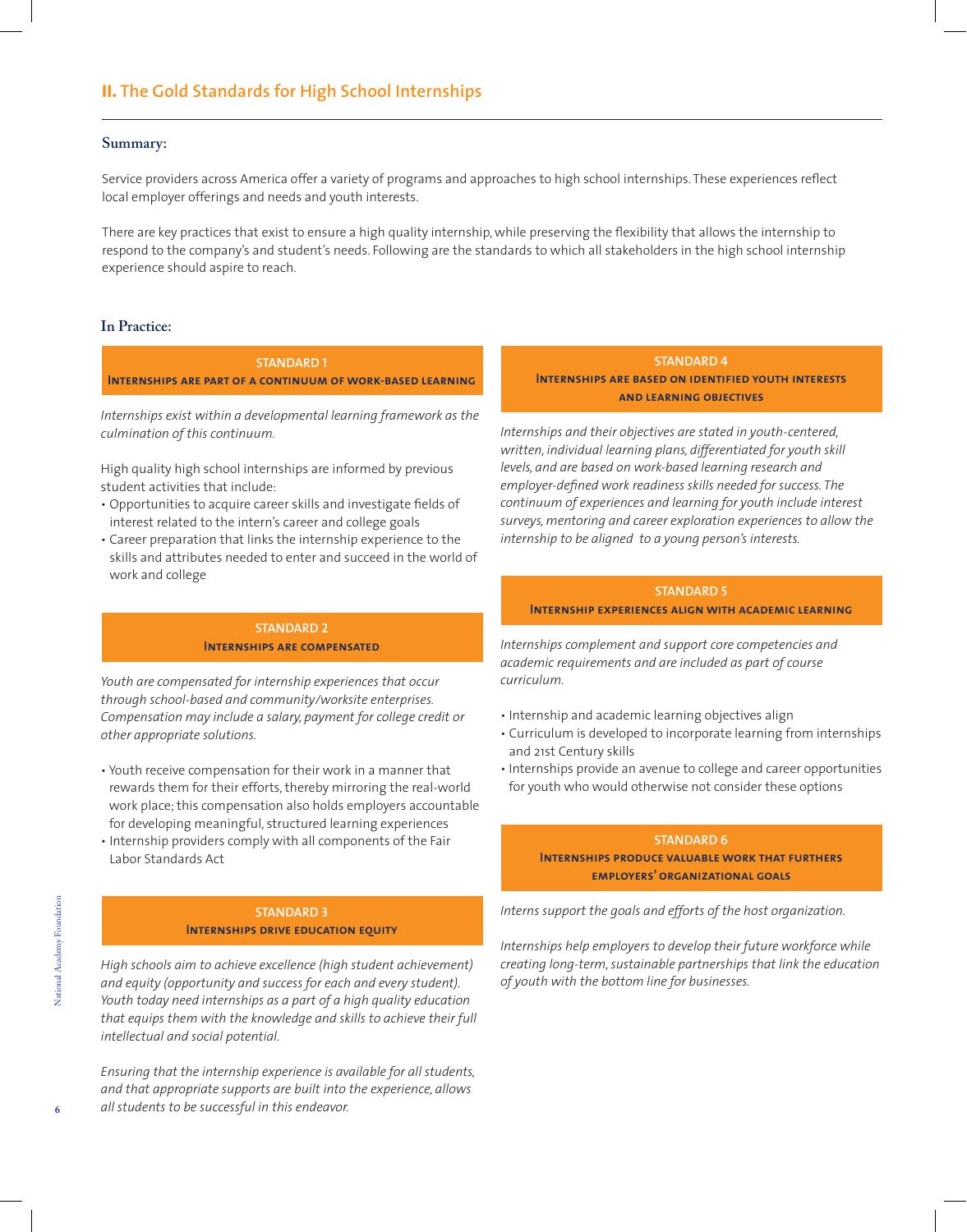#### **STANDARD 7**

ALL PARTICIPANTS ARE PREPARED FOR, AND REFLECT UPON, **internship experiences**

*The internship includes comprehensive preparation beforehand for youth, schools and employers to understand its goals, as well as a debrief after the internship has ended to reflect on the experience. Those involved in the learning experience understand the responsibilities and expected outcomes of the internship which are detailed in youth's written, individual learning plans.* 

- School personnel, partners and intermediaries are responsible for preparing youth and employers for internship experiences, through the use of written, individual learning plans
- School personnel and partners have the support needed to help establish structured learning objectives and facilitate interaction between employers and learners
- Youth are committed to implementing the individual learning plan and are supported by school personnel, partners and employers in meeting its established objectives; youth understand what to expect from an internship, and what they must contribute to maximize career skill development
- Employers receive orientation and training about how to engage youth in internships to maximize their own participation and youth's learning experiences

#### **Standard 8**

**Systems are in place to support internship participants throughout the experience**

*Internships are supported by an operational structure with supports that allow participants to work together effectively.* 

This includes:

- Employers' points of contact with the NAF Academy, school personnel or other intermediary
- A vehicle to broker the school and employer cultures (i.e., a person, a system)
- A quality control and supervision system to support learning in an effective and safe environment
- A role for interested parties to be involved in and trained in helping procure internships
- A well-defined employer guidebook and orientation/ preparation process
- A system that reasonably protects employers' liability for employing and working with youth
- An evaluation process of and by employers, youth, educators and parents
- A defined timeframe for internships—Internships generally are implemented for a period of 8-10 weeks for 35-40 hours a week
- A third party (intermediary) or a school district to provide continuity of pre-internship training, implementation and postinternship follow-up activities, as well as recruit new internshipproviding employers

#### **Standard 9**

# **INTERNSHIPS ARE ASSESSED AGAINST IDENTIFIED youth interests and learning objectives**

*Internships are assessed against youth-centered, written, individual learning plans. Performance is evaluated by the employer/ supervisor and the teacher/coordinator before, during and after the internship experience. Assessment data is used to measure changes in motivation, attendance, engagement and achievement in the classroom.*

*NAF is developing a tool to assess the value of each student's work-based learning experience, paired with a certification and assessment system that evaluates student end-of-course knowledge, and student portfolios of work while in the Academy. Taken together, these three evaluation instruments will provide a comprehensive assessment of student knowledge and 21st century skills, and serve as a valuable credential for graduation, college, and careers.*

#### **Standard 10**

**Internships occur in safe and supportive environments**

*Internship experiences are compliant with legal, health, and safety regulations. Participants understand how to work with a diverse workforce.* 

# **Benefits:**

**Benefits for Youth:** *Youth learn about essential aspects of the world of work, the correlation between school skills and work skills, and the components of success in the workplace.*

High quality internships result in the following for youth:

- Youth are motivated to be successful in school
- Youth increase their career preparedness and knowledge of the habits (skills and competencies) of compensated work. Ultimately, youth understand their own interests and abilities as they relate to the world of work
- Youth increase their skills to respond to the demands of the 21st century workforce and economy. This includes navigating learning, life, and information technology; understanding content knowledge and current topics; organizing and allocating resources; and working effectively with others
- Youth build an understanding of themselves as lifelong learners and apply this to their future schooling and careers
- Youth understand the relationship between work, personal income and lifelong earning: compensated internships reinforce the relevance of work in life.
- Youth strengthen and improve their academic success, with behaviors such as enhanced motivation, attendance, and engagement in learning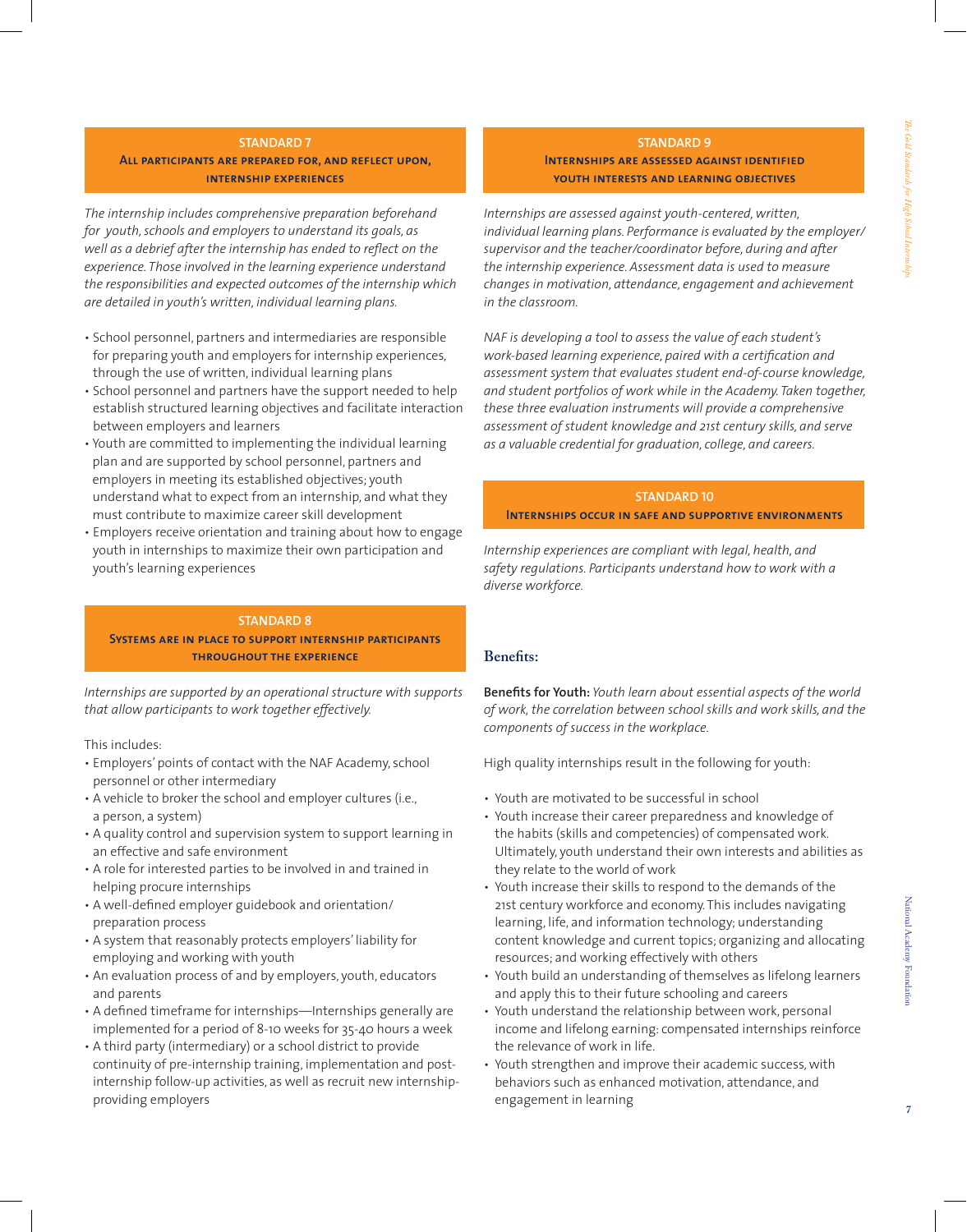- Youth understand the importance of, and strive to build and maintain, relationships with people different from themselves
- Youth increase their sense of civic engagement and responsibility. They understand how work addresses a community or public purpose in addition to the commercial and profit-seeking aspects
- Youth build self-confidence and maturity by working with adults in a business environment
- Youth improve their oral and written communications skills.
- Youth include their families in the learning experience. Youth help build pride among family members for their involvement in learning and new opportunities, leading to higher expectations for lifelong achievement. Youth and families receive support to make internships a collective learning experience

**Benefits for School Personnel and Partners:** *School personnel learn to work collaboratively with internship providers and receive training to help youth maximize their internship opportunities.*

School personnel and their community partners are the link between the academic experience and the employer-hosted experience in a high school internship. Their knowledge and leadership helps youth prepare for, participate in and reflect on the internship experience. It is essential that school personnel and school partners can effectively prepare youth and employers for the internship experience. High quality internships result in the following for school personnel:

- School personnel have access to effective professional development experiences to ensure that internships are included in the course curriculum in a way that complements and supports core competencies and academic requirements
	- Teachers learn how to facilitate and engage in dialogues with youth about high school internship experiences throughout the internship
- School personnel receive time and resources necessary to contribute to the internship planning, implementation and evaluation, to ensure that internships are aligned with core competencies and academic requirements
- Teachers, in particular, have time to build their understanding about how to maximize high school internship experiences for youth
- School personnel are informed about the progress of youth in their internship and are able to use this information to tailor individual instruction to support the objectives of youth's written training plans
- Partnerships between schools and workplaces are fostered, and school personnel work collaboratively with employers
	- High school internships provide opportunities for teachers to put classroom learning into a real-world context ultimately benefiting youth as well
	- School personnel understand how their academic discipline is applied in different work settings

**Benefits for Employers:** *Employers see a return on their investment that includes increased visibility in their local, national and international markets; improved employee productivity; and greater ability to create and retain a talented workforce.*

Employers are key partners in high school internships. They open the world of work to youth to teach them the content, skills and attitudes needed to succeed in a work environment. To maximize their participation and the benefits received by youth, employers need support before, during and after internships are implemented. High quality high school internships result in the following for employers:

- Employers receive productive work that furthers the mission and goals of their organizations
	- Employers are involved in defining the skills that are needed to succeed in a high school internship experience
- Employers benefit from positive public relations and workforce impact generated by their connection with and support of youth in communities. As a result, they are able to better attract and retain employees
- Employers' staff members are energized by new ideas and connections with youth that anchor their organizations to their communities, resulting in higher morale and productivity among existing workers
- Employers receive a return on investment through the following: – Lower recruiting costs
	- Lower new employee training costs
	- Increased retention (lower employee turnover)
	- Increased opportunities for networking and developing new customers, clients and markets
- Employers increase their ability to implement their social responsibility pledges, community investment goals or strategic philanthropic endeavors—particularly in the area of direct community involvement of employees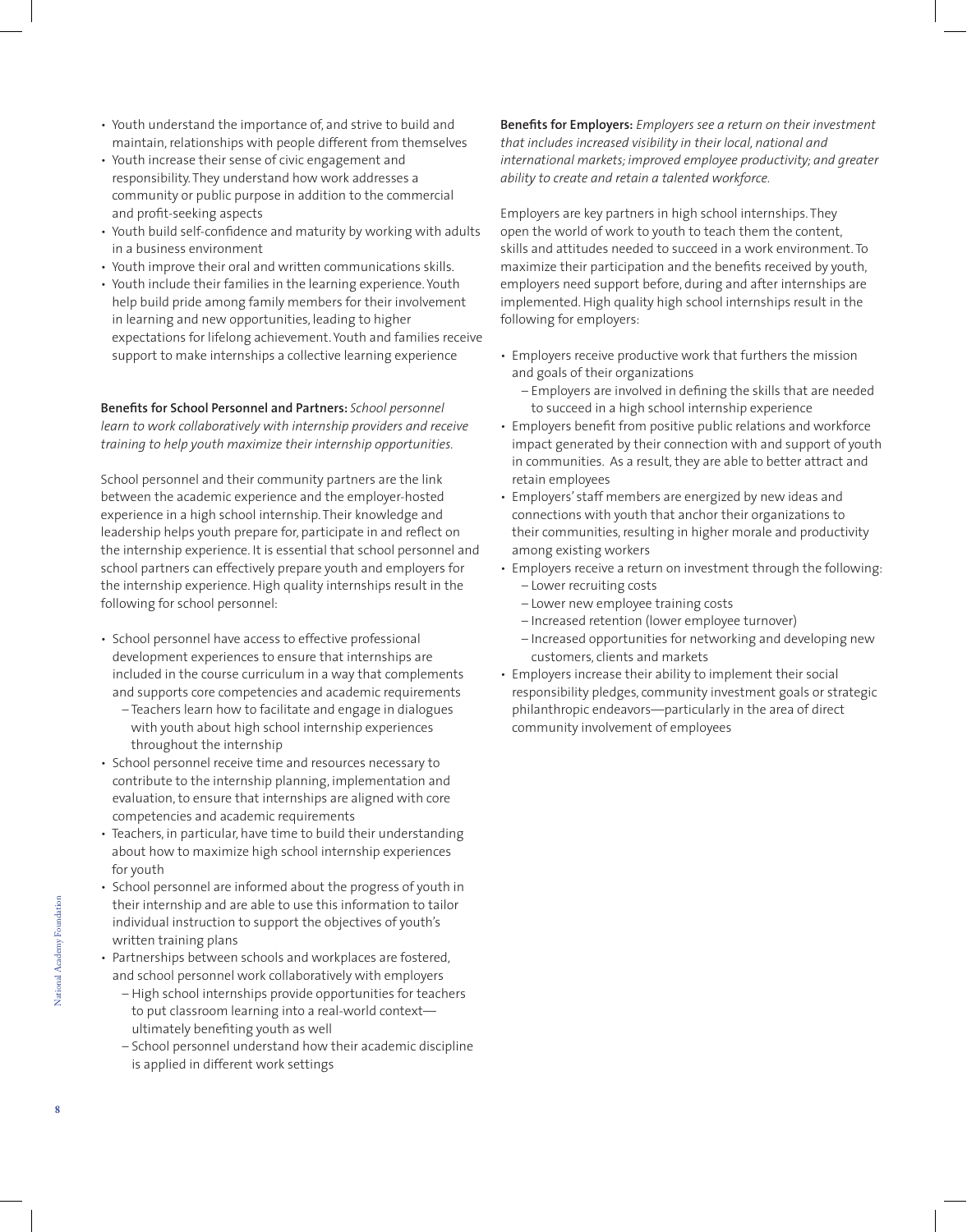# **Policies That Sustain High Quality Internships**

Research and practice, such as the MDRC study, have made best practices for high school internships clear. To maintain that success for years to come, policies must be in place to support this.

Effective policies at the federal, state, local and school district levels remove barriers for youth, employers and schools seeking to participate in high school internships. Implementing these policies, where possible, at the federal level would ensure consistency across the country. Following are the policies that we believe are necessary to implement and sustain high quality high school internships:

- Policies that enable schools to promote and support youth moving in and out of the school day to participate in internships, such as allowing for flexibility in scheduling and in promoting the sequencing of courses to maximize internship experiences
- Funding flexibility at the school, local, state and national levels so that resources can be blended to provide sustained commitment for youth to take advantage of compensated internship experiences, as needs and skills allow, to promote equity in learning opportunities
- Alignment of employers' human resource policies to promote and support participation by employees and youth in internship programs
- Incentives for employers to participate in high school internship programs
- A metric for employers to determine the internship capacity for each organization to meet its mission and goals, as well as a compensation guide that motivates employers to participate in high school internships
- Publicly-funded third parties (intermediaries) or school district personnel to recruit new internship-providing employers, and provide continuity of pre-internship training, implementation and post-internship follow-up activities
- Policies that guide school districts to retain and recover youth in school and in work-based learning programs that include internships

The following policy recommendations have been established for the rollout of the Internship Gold Standards:

#### **Federal Policies:**

- Create federal tax incentives for all companies offering or funding compensated internship opportunities to students and teachers in Title 1 schools
- Provide funding under the American Recovery and Reinvestment Act (ARRA) for internships to intermediaries in 50 of the largest metropolitan areas in the country
- Develop a nationwide consortium to annually review the Internship Gold Standards and implement updated standards
- Fund positions at Title 1 high schools to broker relationships with local businesses and non-profit organizations to extend the classroom to the business community through industry expert

presentations in the classroom, job shadowing opportunities, mentoring, and compensated internship opportunities

- Expand the national education Data Quality Campaign<sup>2</sup> to define data to be collected for opportunities to extend the classroom into the business community
- Establish systems to tie internship data to high school graduation rates and the preparedness of students for postsecondary education and careers

#### **State Policies:**

- Create state tax incentives for all companies offering or funding compensated internship opportunities to underserved individuals
- Create state tax incentives for all companies offering or funding compensated teacher internship opportunities in Title 1 schools
- Develop state-wide consortiums to implement the Internship Gold Standards across all school districts in the state
- Write the Internship Gold Standards into legislation

#### **Local Policies:**

- Establish compensated internships for teachers at least once every four years
- Include teacher internships in personal learning plans
- Require teachers to incorporate their internship experiences into class lesson plans
- Engage employers in defining the metrics for internships as part of the American Recovery and Reinvestment Act funding for year–round programs

#### **School District Policies:**

- Establish and engage internship committees of all Small Learning Community Advisory Boards (including NAF Advisory Boards), drawing on the expertise of local businesses, higher education, and non-profit organizations
- Utilize the Internship Gold Standards to drive the creation of internship job descriptions and measurement criteria
- Provide training tools for teachers and business partners to help fully implement Internship Gold Standards into the classroom
- Develop a best practice of including the Gold Standards in all high school reform grants and RFP's, for both public and private funders
- Seek funds to pilot and document what it would cost to fully implement the gold standards in NAF Academies. Include the cost of human and financial resources as well as actual school and business policy changes
- Work with schools to make internships credit-bearing and reflected on high school transcripts, as has been done through the California Regional Occupational Programs.Work with post-secondary institutions and employers to have the credit recognized during the admission and/or hiring process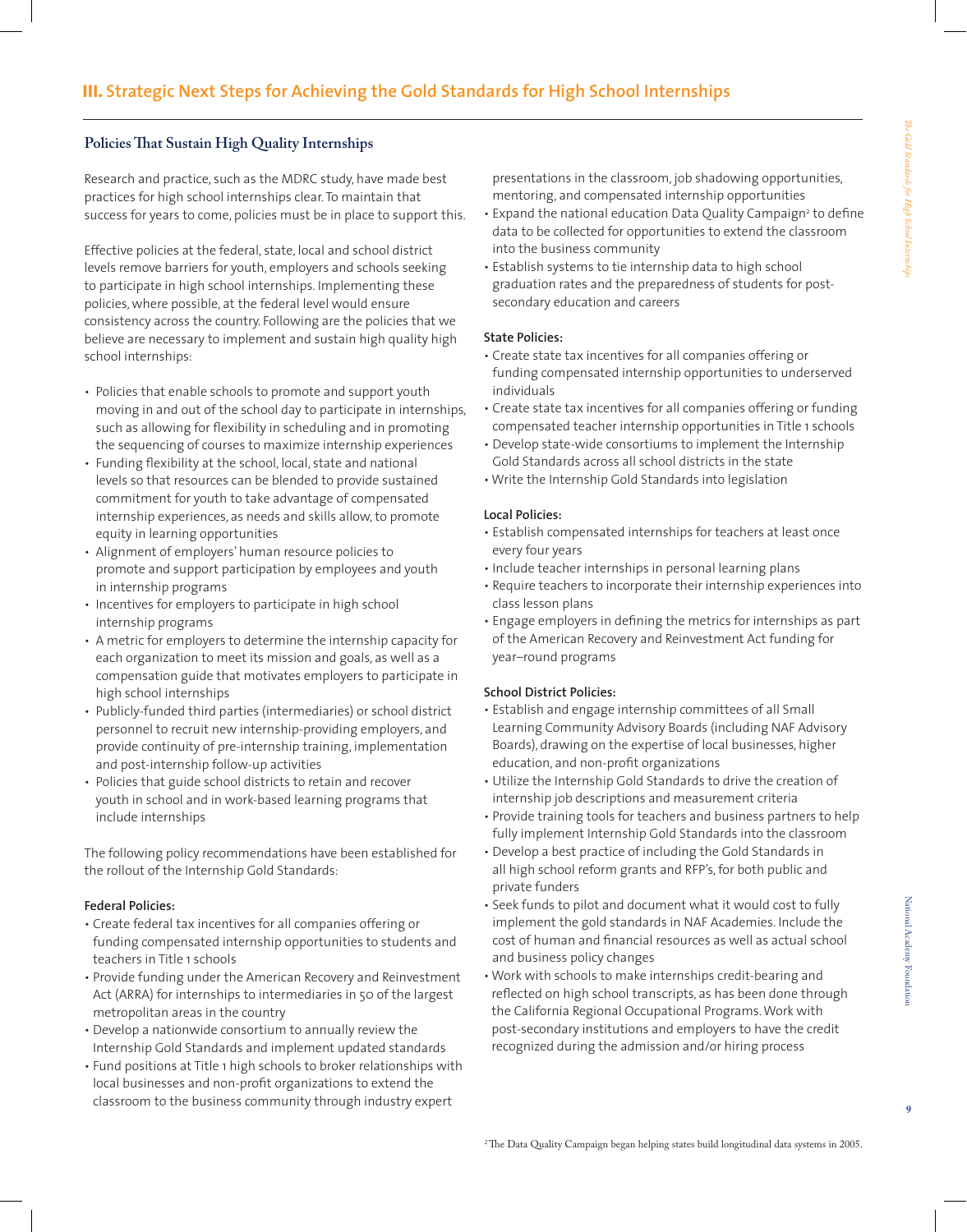# **Employer Metrics**

#### **Data Collection:**

It is recommended that a metric be devised that can offer businesses guidance on the optimum number of internships they should strive to provide. This section of the report identifies several strategies that NAF will undertake to accomplish this goal.

- Identify local, regional, and state organizations that develop internship opportunities for youth and determine if those models can be developed into a national program (for example, the 2% Club in Denver, Boston Private Industry Council, and the Minnesota Keystone Program)
- Identify and meet with companies who have the propensity for philanthropic activities in education to develop projects related to implementing internships. Identify correlations between the number of internships offered by these companies and key financial metrics (i.e. percentage of net income, total charitable contributions expense, community investment budgets)
- Identify all companies within a 10-mile radius of a school, Academy, or site using services such as Dunn and Bradstreet, Hoovers, or the local Chamber of Commerce and facilitate conversations among these businesses to determine the internship formula for employers

#### **Developing Metrics:**

- Work with a sampling of these companies to gather metrics to be included in the formula such as:
	- Gift giving levels (e.g. percentage of net income or gross sales)
	- Number of internships provided (compensated and uncompensated)
	- Number of employees at home office and branch locations
	- Workforce retention (e.g. employee turnover percentage)
	- Annual earnings (gross revenue)
	- Annual pre-tax profit
	- Average starting salary
	- Average ending salary
	- Industry of the company
- Using the findings from the above metrics to develop recommended and "stretch"internship goals for companies
- Share these findings with the field and business community

# **Appendix A: The Gold Standards for High School Internships Support Results for Internship Participants**

The goal of high school internships:To support youth and employers in work-based learning experiences that can help level the playing field for all youth and lead to equity in learning, gains in life long earning potential, future workforce development and economic benefits.

# **Policies that Sustain High Quality Internships**

# **Results for Youth:**

Youth learn about the world of work and their place in it, the correlation between school skills and work skills and the ingredients needed for future workforce success.

# **Results for School Personnel and Partners:**

School personnel learn to work collaboratively with participating internship providers and receive the necessary training to help youth succeed in and maximize their internship opportunities.

# **Results for Employers:**

Employers see a return on investment that increases their visibility in their local, national and international markets; improves productivity; and contributes to creating a talented workforce now and in the future.

**Standards for High Quality Internships**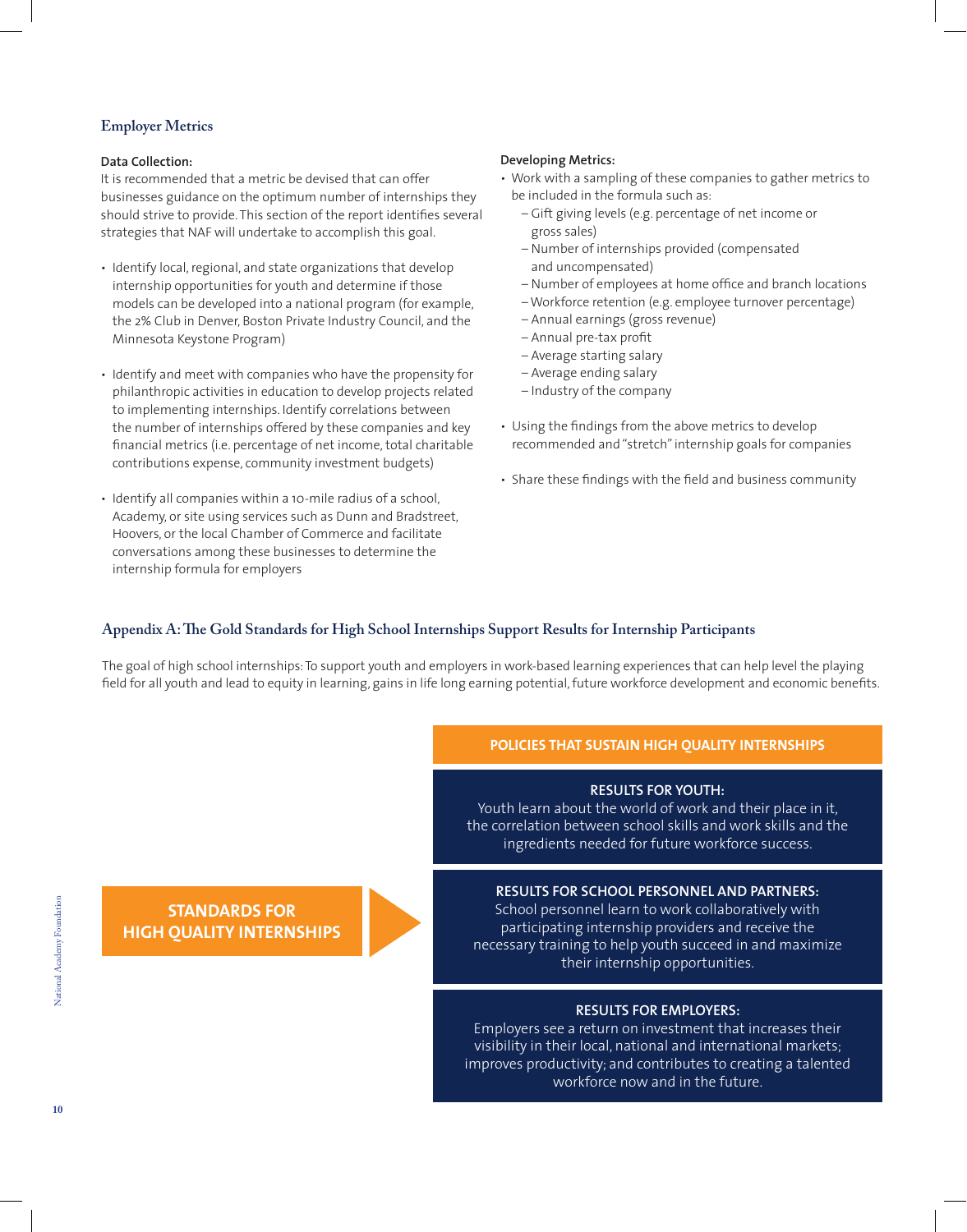# **Appendix B: Stakeholders Achieve the Gold Standards for High School Internships by Working Together**

Successful high school internships occur when key partners are working together to maximize outcomes for all involved. This diagram shows the core partners needed to implement successful internship experiences.